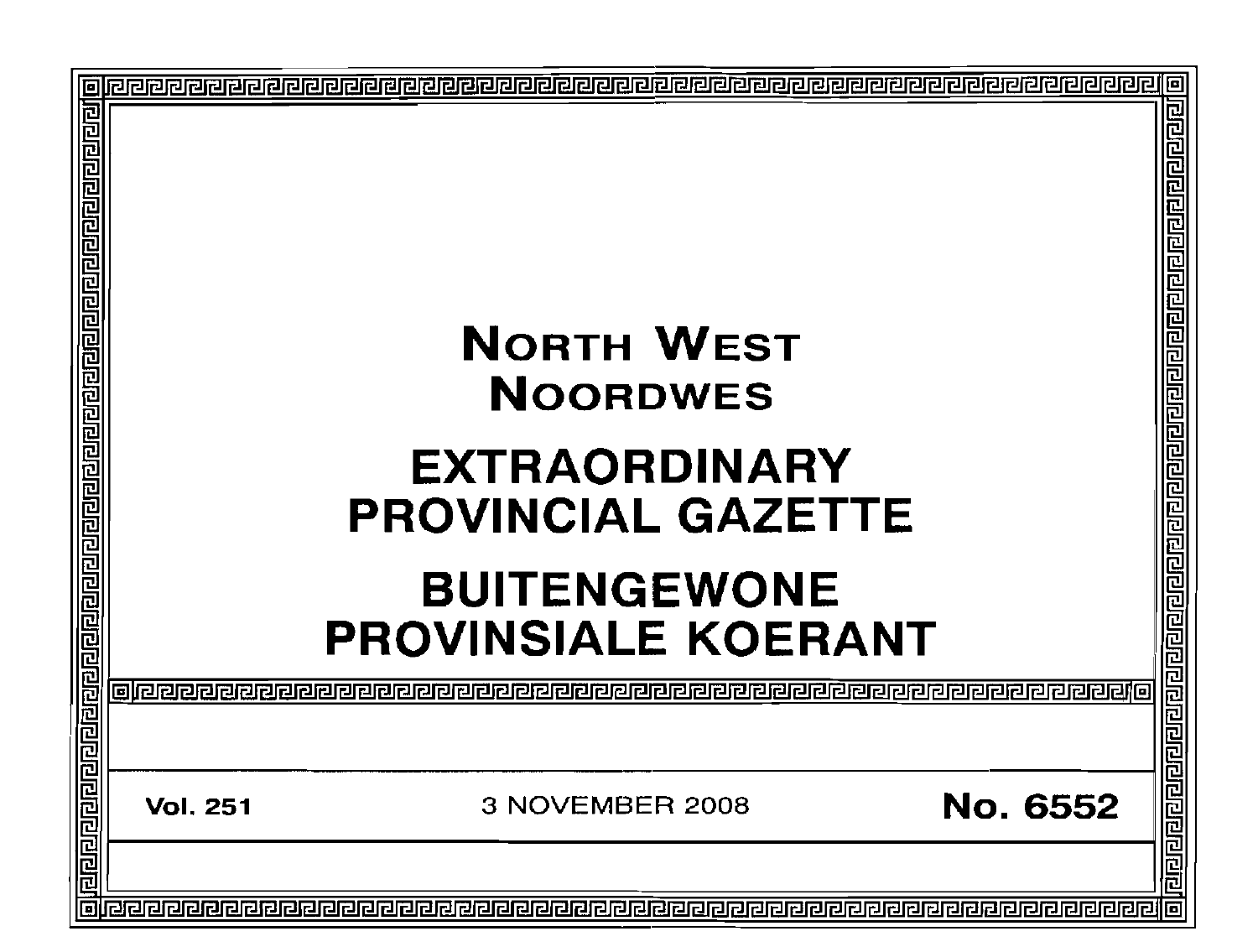$\sim$ 

| <b>CONTENTS · INHOUD</b> |                               |             |                |  |
|--------------------------|-------------------------------|-------------|----------------|--|
| No.                      |                               | Page<br>No. | Gazette<br>No. |  |
|                          | <b>LOCAL AUTHORITY NOTICE</b> |             |                |  |
| 479                      |                               | 3           | 6552           |  |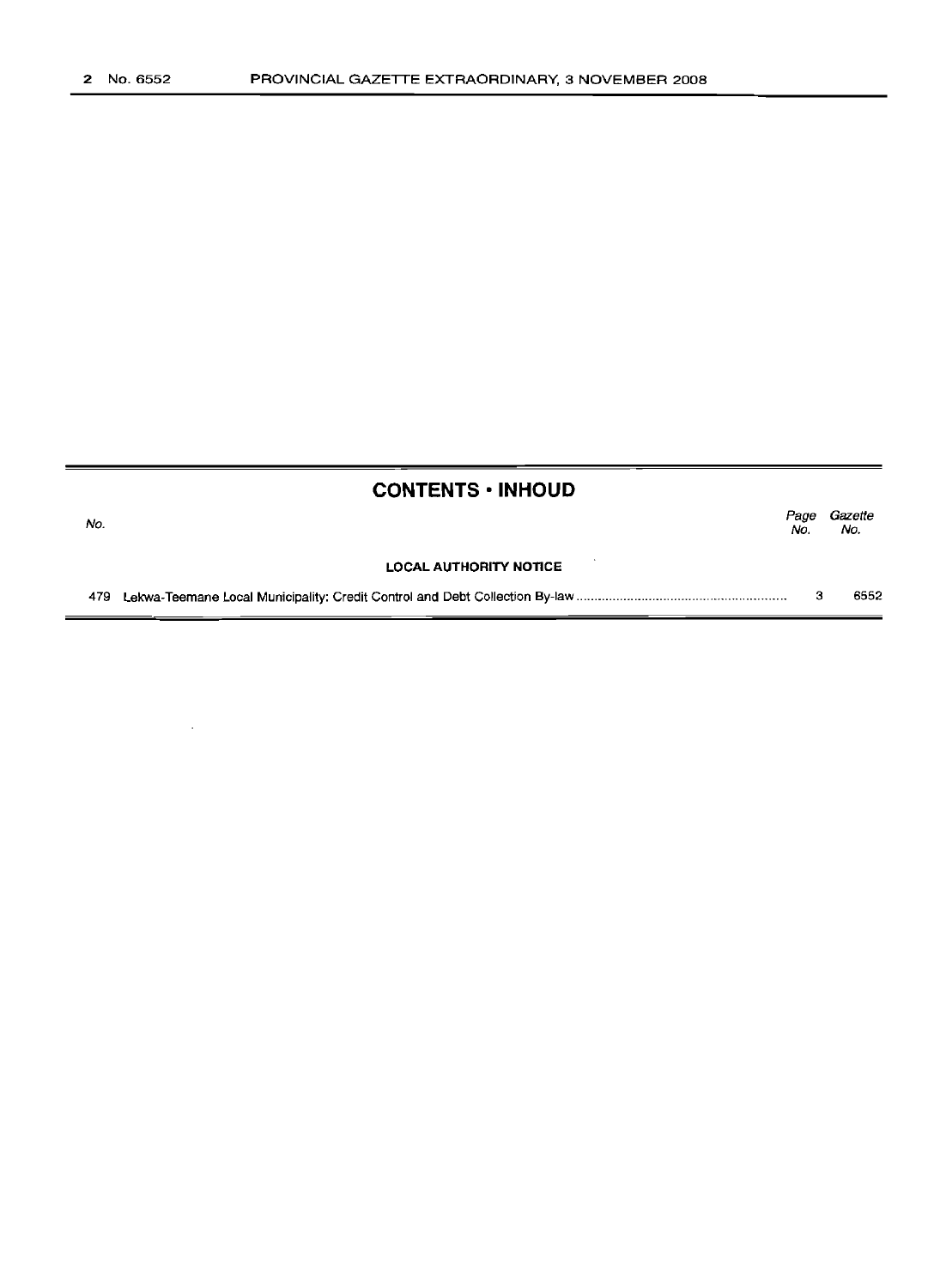# **LOCAL AUTHORITY NOTICE**

# LOCAL AUTHORITY NOTICE 479

LEKWA-TEEMANE LOCAL MUNICIPALITY "NW396"

IT IS HEREBY NOTIFIED THAT THE LEKWA-TEEMANE LOCAL MUNICIPALITY AT THEIR SPECIAL COUNCIL MEETING HELD ON 30 MAY 2008 RESOLVED TO IMPLEMENTTHE FOLLOWING BY·LAWS IN ITS AREA OF JURISDICTION WHICH WILL BECOME EFFECTIVE FROM DATE OF PULICATION HEREOF.

M.A. MAKUAPANE MUNICIPAL MANAGER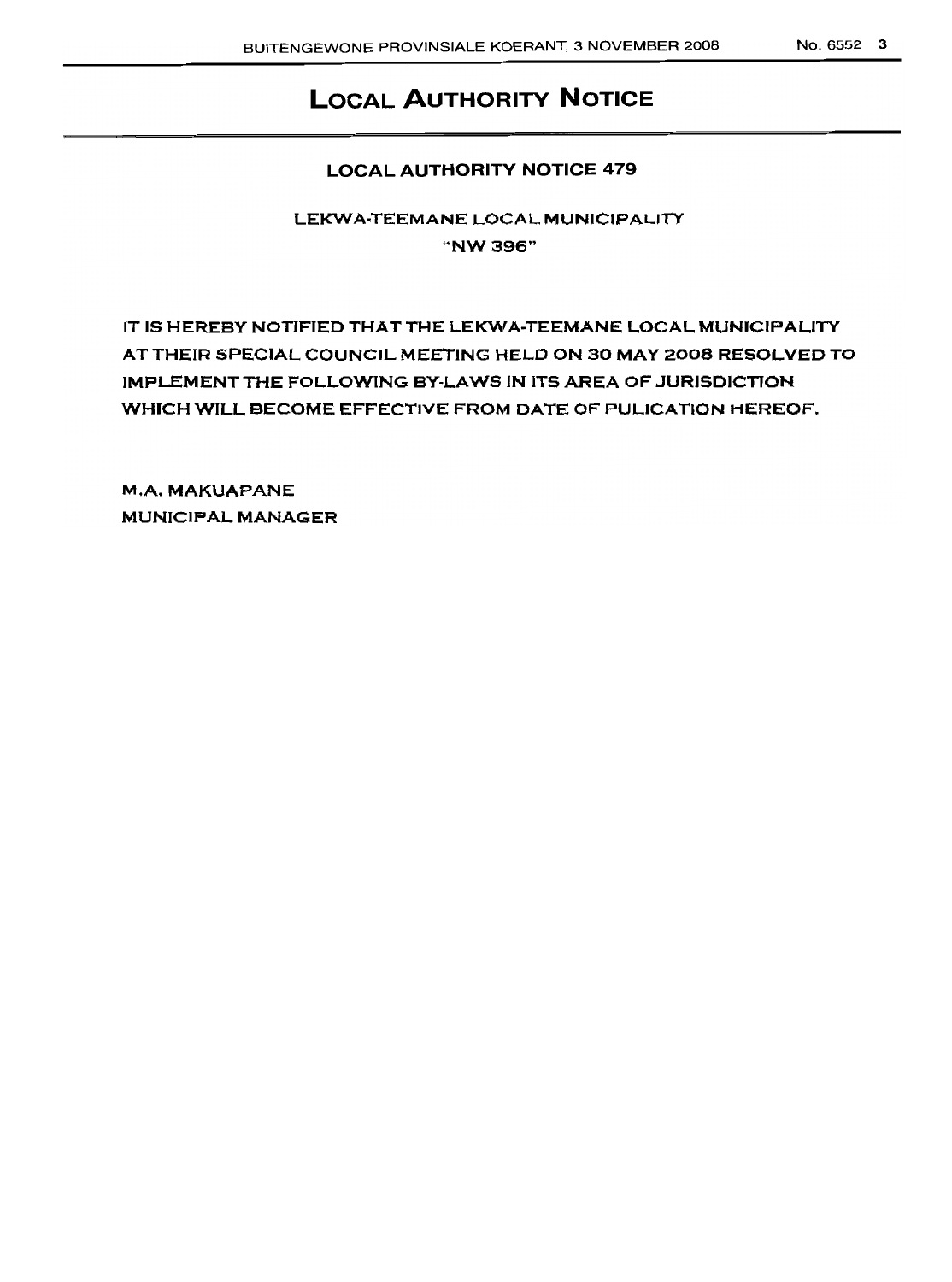#### Ry-lawNo.12,2008 CREDIT CONTROL AND DEBT COLLECTION

# **BY-LAW**

To provide for the control of credit and debt collection.

BE IT ENACTED by the Lekwa-Teemane Local municipality, as follows:-

#### 1. DEFINITIONS

In these policy any word or expression to which a meaning has been assigned in the Act bears the same meaning, and unless the context otherwise indicate – "account" means a notification by means of a statement of account to a person liable to pay the Council in respect of the following:

- Electricity consumption or availability fees based on a meter reading or estimated consumption;
- Water consumption or availability fees based on a meter reading or estimated consumption;
- Refuse removal and disposal;
- Sewage services and sewer availability fees;
- Rates;
- Interest: and
- Miscellaneous and sundry fees and collection charges;

"Act" means the Local Government: Municipal System Act,  $2000$  (Act No. 32 of 2000);

"authorised official" means any official or agent of the Council who has been authorised by it to administer, implement and enforce the provisions of these policies; "availability fcc" means a fee as contemplated in sections  $81$  (1),  $83(1)$  and  $141(b)$  of the Local Government Ordinance, 1939 (Ordinance No. 17 of 1939), or any other law;

"by-law" means a by-law adopted and promulgated by the Council;

"Municipal Manager" means-

The person appointed by the Council as the Municipal Manager in terms of section 82 of the Local Government: Municipal Structures Act, 199R (Act No. 117 of 1998), and include any person acting in that position;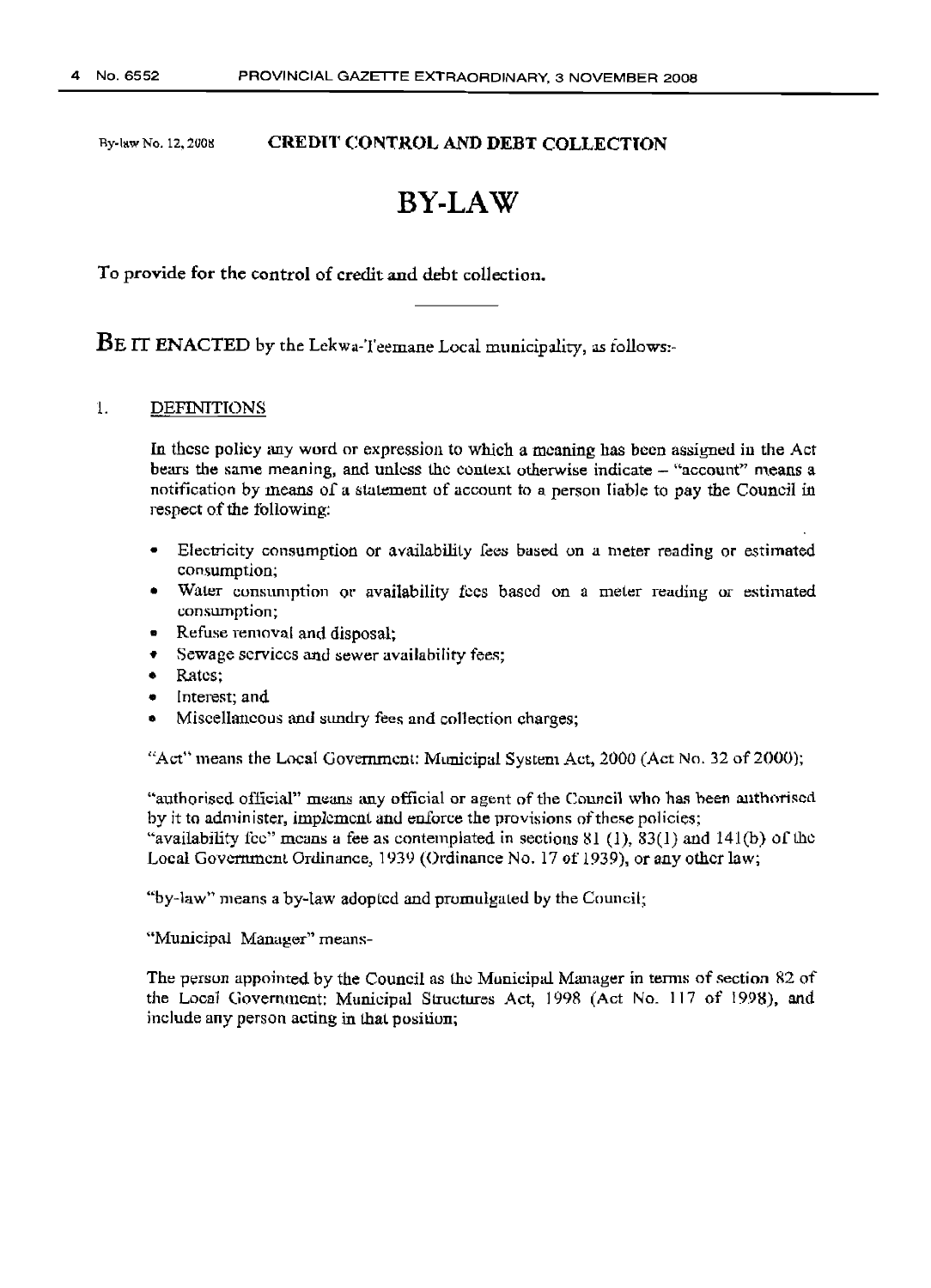"collection charges" means charges which may be recovered by the Council in terms of section 75A of the Act, and includes the cost $-$ 

- of reminding customers of arrears;
- for the termination, restriction and reinstatement of municipal services;
- of any notice rendered, sent or delivered in terms of these By-laws; and
- all legal costs, including attorney and client costs, incurred in the recovery of arrear amount;

"Council" means -

• the local Council of the Lekwa-Tccmanc Local Municipality established by Provincial Notice No. 6766 of 2000, as amended, exercising its legislative and executive authority through its municipal council; or

• its successor in title; or

a structure or person exercising a delegated power or carrying out an instruction, where any power in these By-laws has been delegated or sub-delegated, or an instruction given, as contemplated in section 59 of the Act; or

a service provider fulfilling a responsibility under these By-laws, assigned to it in terms of section 81(2) of the Act, or any other law, as the case may be;

"customer" means any occupier of premises to whieh lhc Council has agreed to provide or is actually providing any municipal services, or if there is no occupier, the owner of the premises concerned;

"tee" means a fee prescribed for or in respect of any municipal service;

"municipal service" means any or all of the services specified in the subparagraphs above and any other service provided by the Municipality.

"occupier" means any person who occupies any premises or part thereof, without regard to the title under which he or she so occupies;

"owner"-

in relation to a property referred to in paragraph of the definition of "property", means a person in whose name ownership of the property is registered;

in relation to a right referred to in paragraph of the definition of "property", means a person in favour of whom the right *is* registered;

• in relation to a right referred to in paragraph of the definition of "property", means a person in favour of whom the right is registered or to whom it was granted in terms of any law; and

in relation to public service infrastructure referred to in paragraph of the definition of "property", means the organ of state which owns or controls that public service infrastructurc,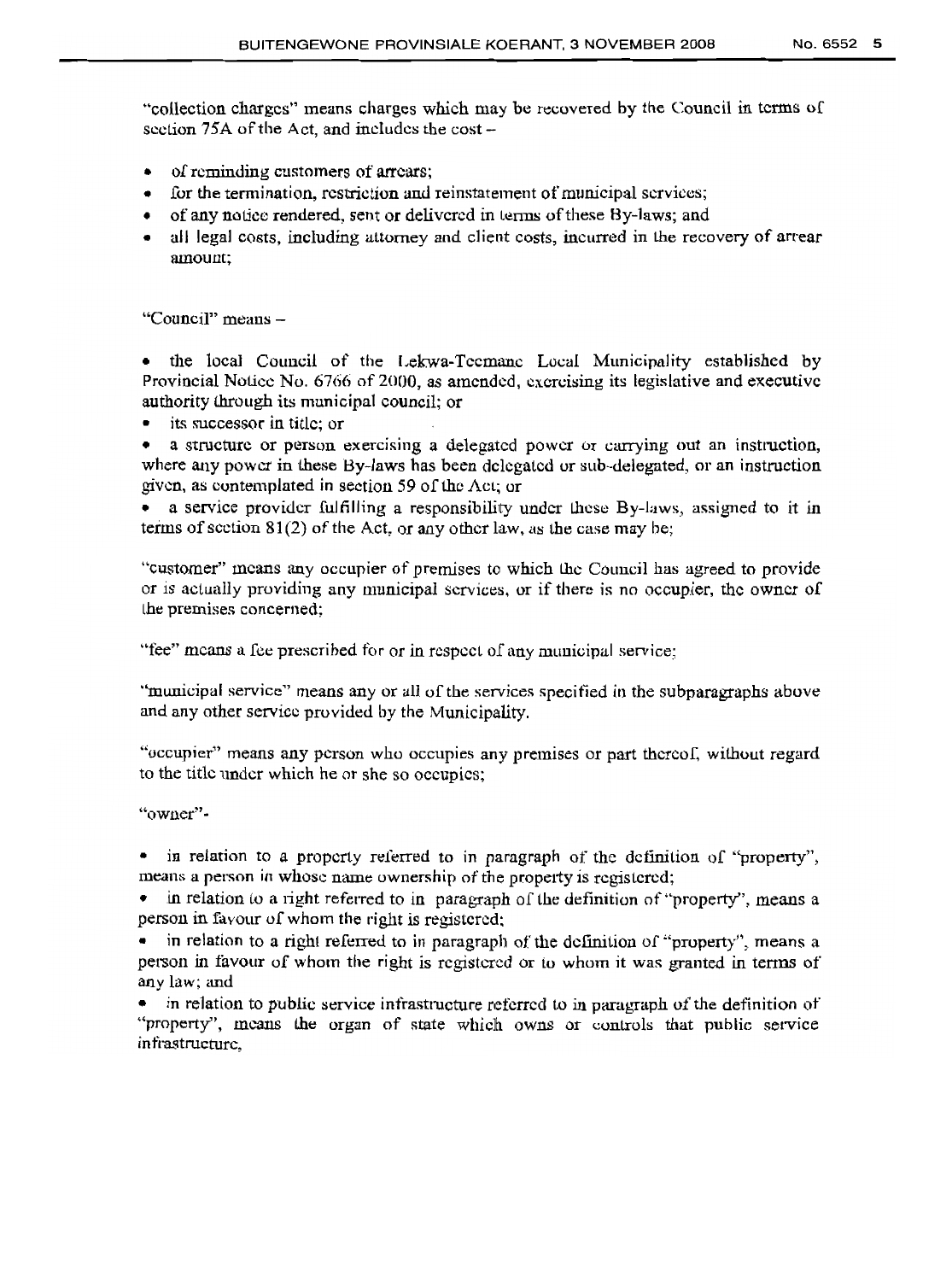and includes a person who the Council may tor the purpose ofthese policies regard as the owner of a property in the following cases;

• A trustee, in the case of a property in a trust excluding state trust land;

an executor or administrator, in the case of a property in a deceased estate;

• a trustee or liquidator, in the case of a properly in an insolvent estate or the owner ofwhich is in liquidation;

• a judicial manager, in the case of a property in the estate of a person under judicial management;

a curator, in the case of a property in the estate of a person under curatorship;

a person in whose favour a usufruct or other personal servitude is registered, in the case of a property that is subject to a usufruct or other personal servitude;

a lessee, in the case of a property that is registered in the name of the Council and is let by it; or

a buyer, in the case of a property that was sold by the Council and of which possession was given to thc buyer pending registration of ownership in the name of the buyer;

"Policy" means the Credit Control and Debt Collection Policy adopted by the Council;

"prescribed" means prescribed by the Council from time to time, by resolution;

"premises" means any piece of land, with our without any building or structure thereon, the external surface boundaries of which arc delineated on $-$ 

• a general plan or diagram registered in terms of the Land Survey Act, 1927 (Act

No, 9-ofl927), or in terms of the Deeds Registry Act, 1937 (Act No.47 of 1937); or

a section plan registered in terms of the Sectional Titles Act, 1986 (Act No. 95 of 1986),

Which is situated within the area of jurisdiction of the Council;

"property" means -

• immovable property registered in the name of a person, including, in the case of a sectional title scheme, a sectional title unit registered in the name of a person;

• a right registered against immovable properly in favour of a person, excluding a mortgage bond registered against the property;

a land tenure right registered in favour of a person or granted to a person in terms of any law; or -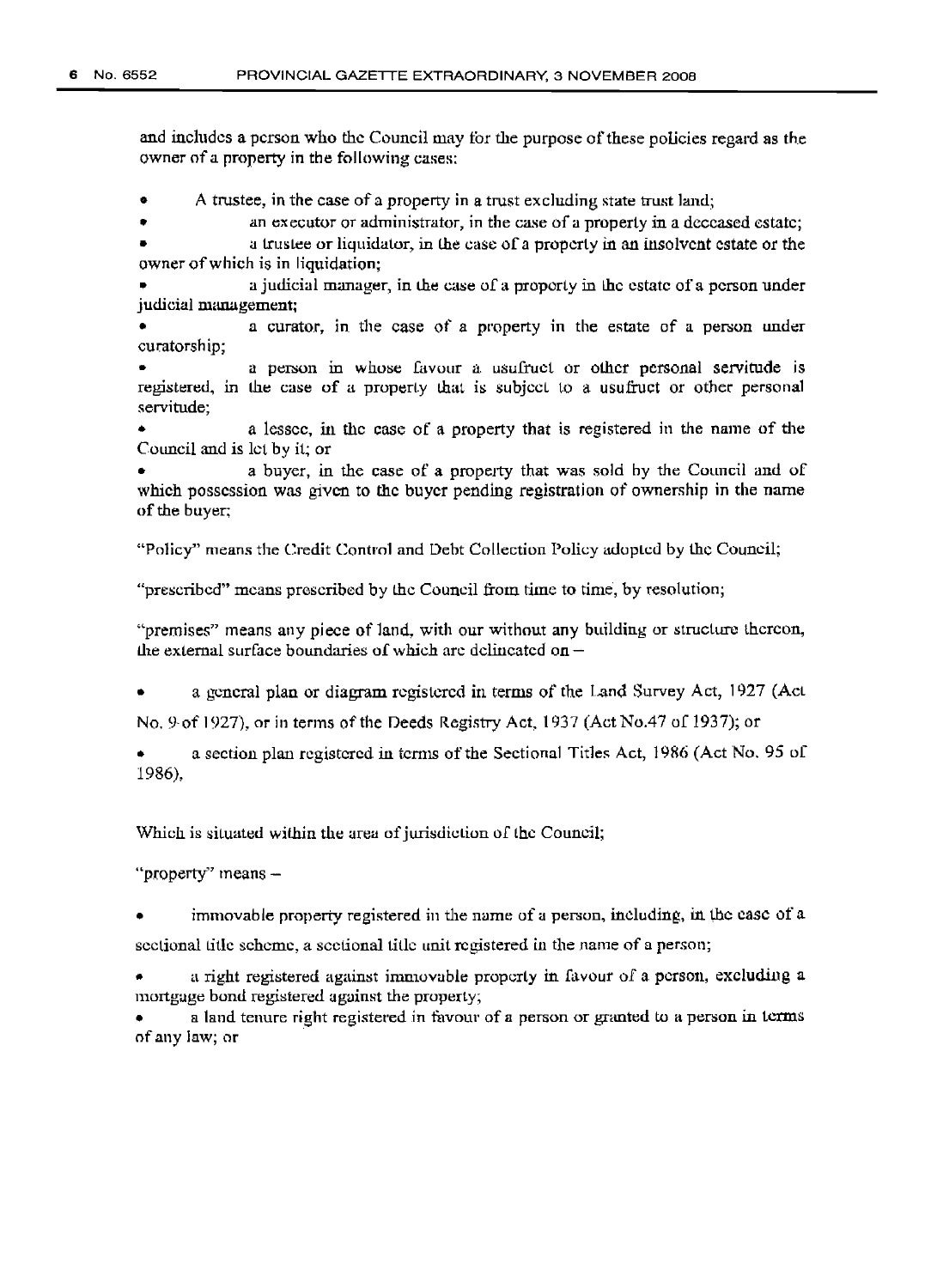public service infrastructure;

"rates" means a municipal rate on property levied in terms of the Local Government: Municipal Property Rates Act, 2004 (Act No. 6 of 2004), or any prior law;

"billing" refers to the process of charging tor services provided by issuing accounts.

"debt collection" refers to the debt recovery process and includes sanctions (warning, disconnection, adverse credit rating, legal process and/or eviction, etc) to be applied in the event of non-payment of accounts.

"disconnection" means interrupting the supply of water or electricity to a debtor as a consequence of ignoring a Final Demand for payment

"due date" refers to the final date of payment as shown on the account.

"effective disconnection" means the physical removal of pipes and/or equipment as a consequence of unauthorized reconnection (tampering) of the disconnected service.

"holistic" refers to the combining of all debt in order to establish the total obligation the debtor has to Council.

"indigents" are as defined in the Indigent Policy.

"indigent amount" refers to the applicable value ofthe indigent subsidy as determined by the Council from time to time.

"interest on overdue accounts" is based on a full month and part of a month shall be deemed to be a full month.

"parked arrears" refers to those monies that were 'frozen' by some of the former Councils.

"payment" refers to any form of redemption towards the balance on an account whether by cash, cheque or electronic means,

"residential debtors" arc classified as those debtors who quality for and receive free electricity and/or water,

"non residential debtor" are classified as those debtors who do not qualify or receive free electricity and/or water.

"sundry debt" refers to any debt other than for rates, housing, metered services, sewerage and refuse removal.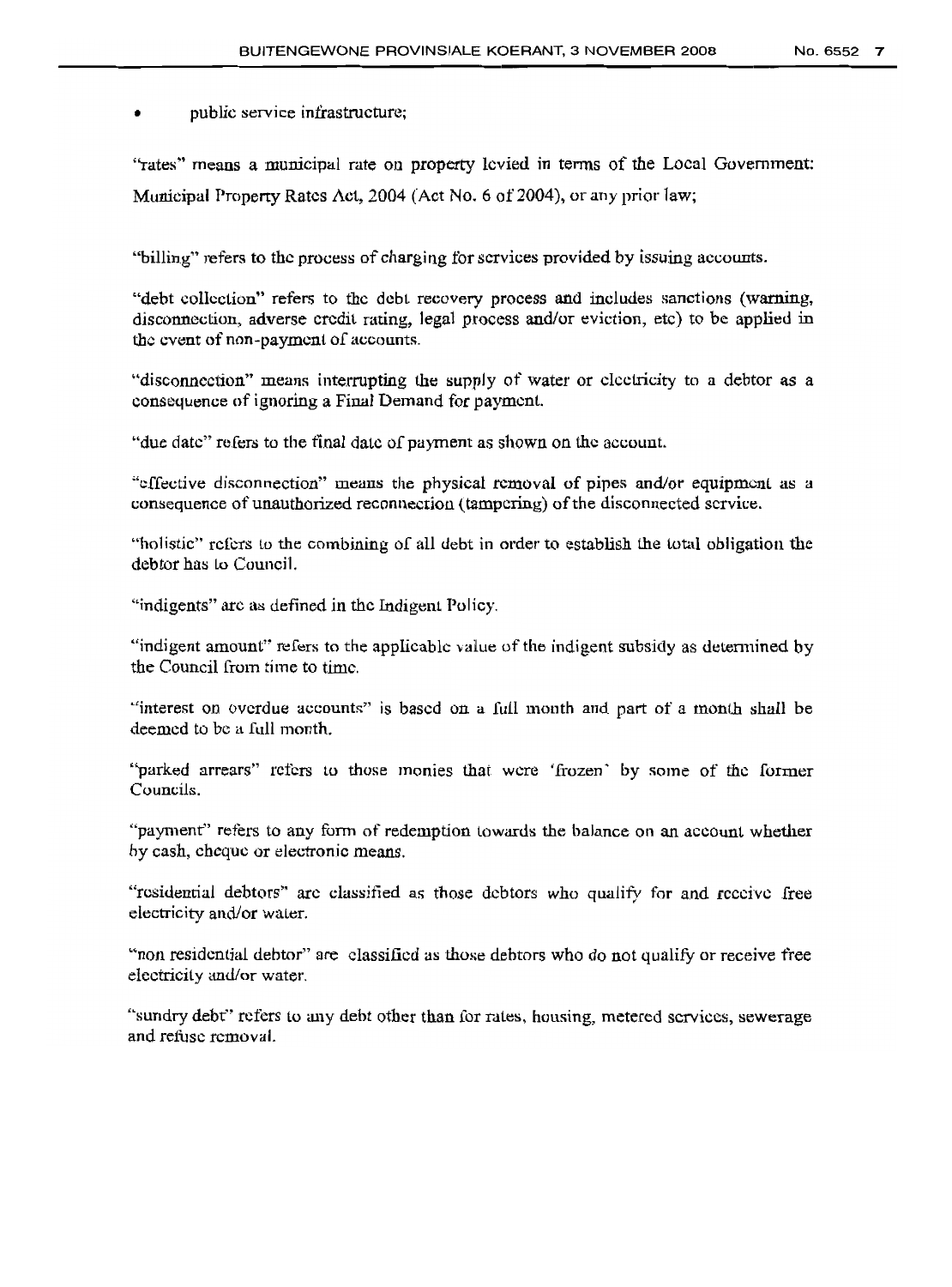"supply" means any metered supply of water or electricity.

#### 1. PREFACE: CONSTITUTIONAL OBLIGATIONS

The Council of the Local Municipality, in adopting this policy on credit control and debt collection, recognises its constitutional obligations to develop the local economy and to provide acceptable services to its residents. It simultaneously acknowledges that it cannot fulfill these constitutional obligations unless it exacts payment for the services which it provides and for the taxes which it legitimately levies  $-$  in full from those residents who can afford to pay, and in accordance with its indigency relief measures for those who have registered as indigents in terms ofthe Council's approved indigency management policy.

# 2. NOTICE OF DEFAULT AND INTENDED TERMINATION OR RESTRICTION OF **SERVICES**

Every accountholder who as at the date of the notice has not paid the monthly account in full or has not made an acceptable arrangement with the municipal manager for partial or late payment, the electricity or water supply or both such supplies to the property to which the account in arrears relates shall be terminated or restricted 24 (twenty four) hours.

# 3. RECONNECTION OR REINSTATEMENT OF TERMINATED OR RESTRICTED SERVICES

Terminated or restricted services to defaulting accountholdcrs in terms of paragraph 2 above shall be reconnected or reinstated by the municipal manager only when all the following conditions have been met: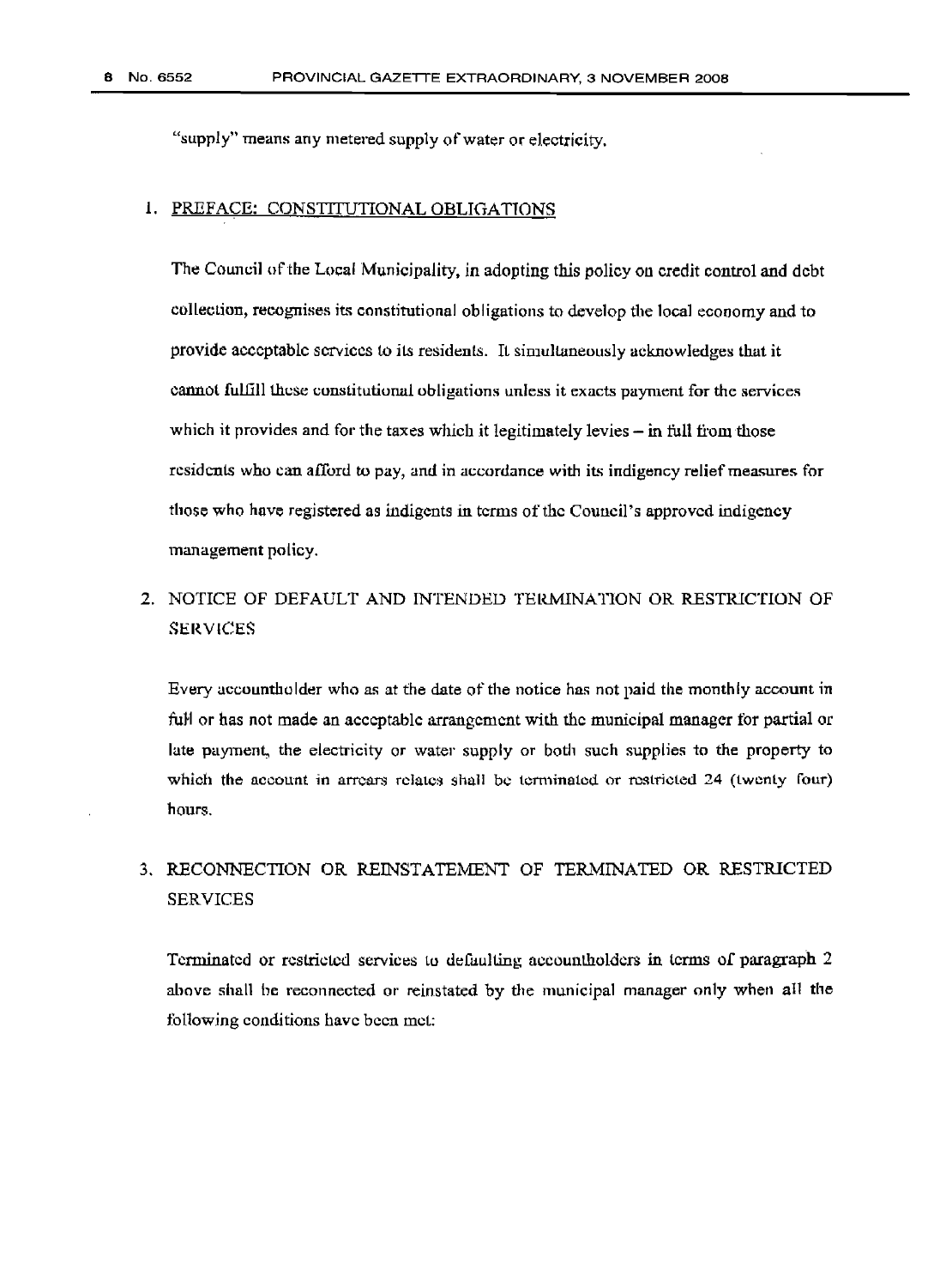- the arrear account has been paid in full, including the interest raised on such account; or an acceptable arrangement has been made with the municipal manager for the payment of the arrear account, including the interest raised on such account;
- the charge(s) for the notice sent in terms of paragraph 2 and for the reconnexion or reinstatement of the terminated or restricted service(s), as determined by the Council from time to time, have been paid in full;
- a service contract has been entered into with the municipality, as contemplated in paragraph 9 below; and
- a cash deposit has been lodged with the municipal manager in compliance with paragraph 10, such deposit to be newly determined on the basis of currently prevailing consumption of services in respect of the property concerned or, if insufficient data is available in regard to such consumption, of the currently prevailing consumption of services in respect of a comparable property.

#### 4. PERIODS FOR RECONNECTIONS OR REINSTATEMENTS.

The municipal manager shall reconnect or reinstate terminated or restricted services within 3 (three) working days after the date on which the conditions set out in paragraph 3 have been met, unless the municipal manager *is* unable to do so because of circumstances beyond the control of the municipality, In. the latter event the municipal manager shall promptly inform the mayor of such circumstances and of any actions required to overcome the circumstances concerned,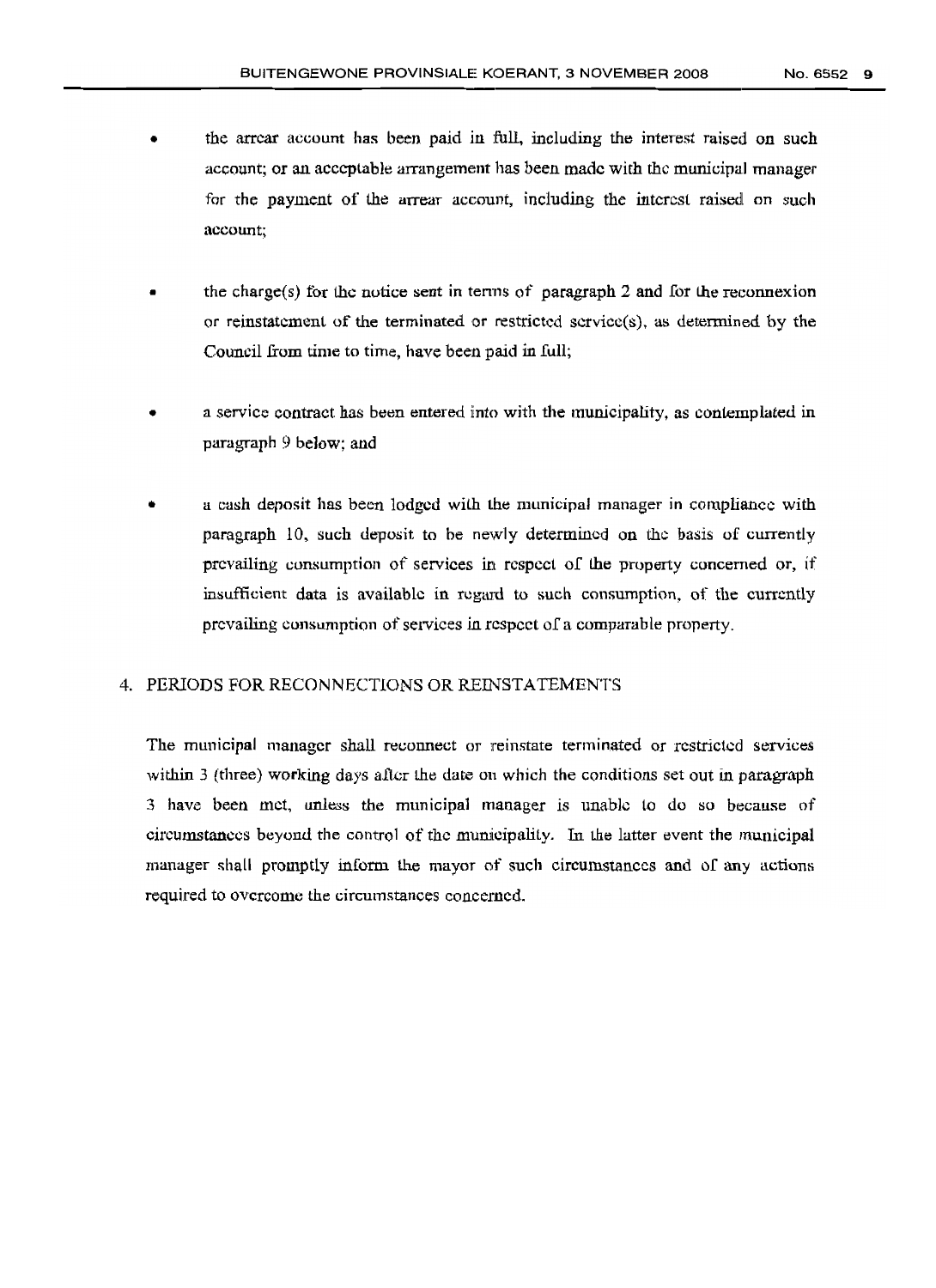#### 5. ILLEGAL RECONNECTIONS

The municipal manager shall, as soon as it comes to the notice of the municipal manager that any terminated or restricted service has been irregularly reconnected or reinstated, report such action to the South African Police Service, disconnect or restrict such  $s$ crvice(s), and not terminate or reinstate such service(s) until the arrear account, including the interest raised on sueh account, the charges tor the notice sent in terms of paragraph 2 and the charges for both the original and subsequent reconnection or reinstatement of the service(s) and the revised deposit have been paid in full, together with such penalty as may be determined by the Council from time to time.

#### 6. RESTRICTION OF SERVICES

#### 6.1 Unrestricted household supply

Unrestricted household supply is only suitable for consumers who are fully paid up. Consumers in arrears( those with arrangement) and the indigent should preferably not be accommodated. The fact that they got into arrears in the first place means that they could not afford a high consumption and their consumption should therefore be restricted.

#### 6,2 Restricted household supplv

Restricted supply is ideally suited to consumers in arrears who have a payment arrangement because they should be assisted to limit their consumption. It will protect them from high consumption which they could not in the first place. It will also motivate consumers to pay.ofts arrears so that they can get an unrestricted supply.

Restricted supply to consumers who cannot afford payment has the following problems:

- a) Because household connections cannot he effectively restricted, they use more than the basic minimum. This consumption is at the Municipality's expense as there as there is little possibility of ever recovering costs.
- b) The convenience of having a household connection undermines the municipality's ability to coerce consumers to pay for arrears.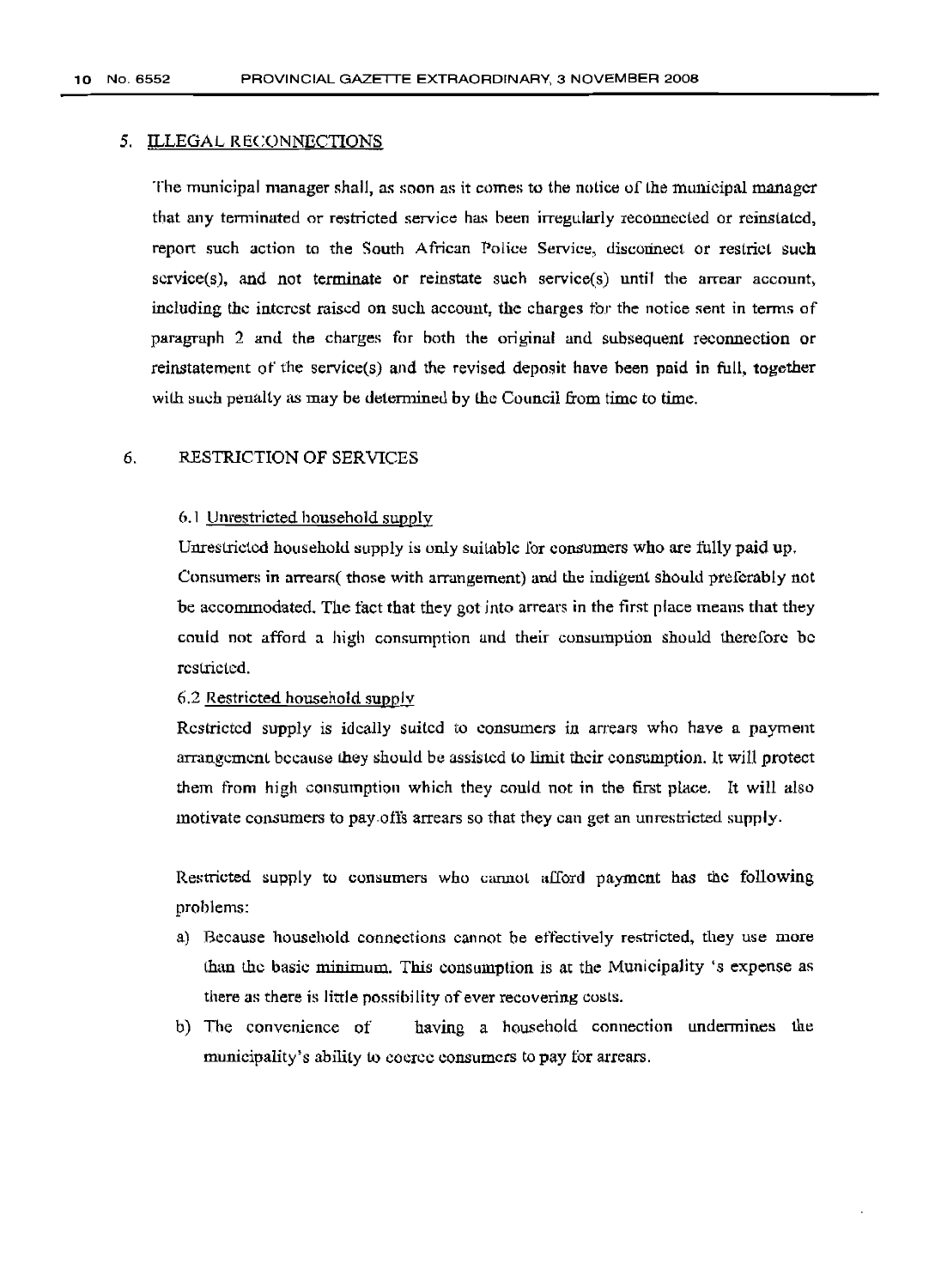The municipal manager may appropriately restrict rather than terminate the services in question provided that such restricted services shall not be less than 6kl for normal residents and 9kl tor registered indigent in case of of water and 70kw in the case of electricity.

# 7. SERVICES NOT RECONNECTED OR REINSTATED AFTER FOUR WEEKS

If services have been terminated or restricted in the case of a property in respect of which the account is in arrear. and thc accountholder has not paid such arrears, including the interest raised on such account, or made an acceptable arrangement with the municipal manager tor the payment of the arrear account, including the interest raised on such account, within a period of 28 (twenty eight) calendar days after the dale of termination or restriction of the servicets) concerned, the municipal manager shall forthwith hand such account over for collection and such further action as is deemed necessary by them to the municipality's auomeys or any debt collecting agency appointed by the Council.

#### 8. ARRANGEMENTS FOR PAYMENT OF ARREAR ACCOUNTS

Allowing defaulting accounthclders to make arrangements for the payment of arrear accounts shall be at the discretion of the municipal manager. Each defaulting accountholder shall be allowed a maximum period of 3 (three) months within which to pay an arrear account, together with the interest raised on such account, and it shall be a condition for the conclusion of any arrangement that the accountholder is bound to pay every current municipal account in full and on time during the period over which such arrangement extends. If an accountholder breaches any material term of an arrangement, the balance of the arrear account, together with the balance of interest raised on such account, shall immediately become due and payable to the municipality, and if the accountholder defaults on such payment, the municipal manager shall terminate or restrict services to the property in question and shall forthwith hand such account over for collection as envisaged in paragraph 7. An accountholdcr who has breached an arrangement as set out above shall not be allowed to make any further arrangements for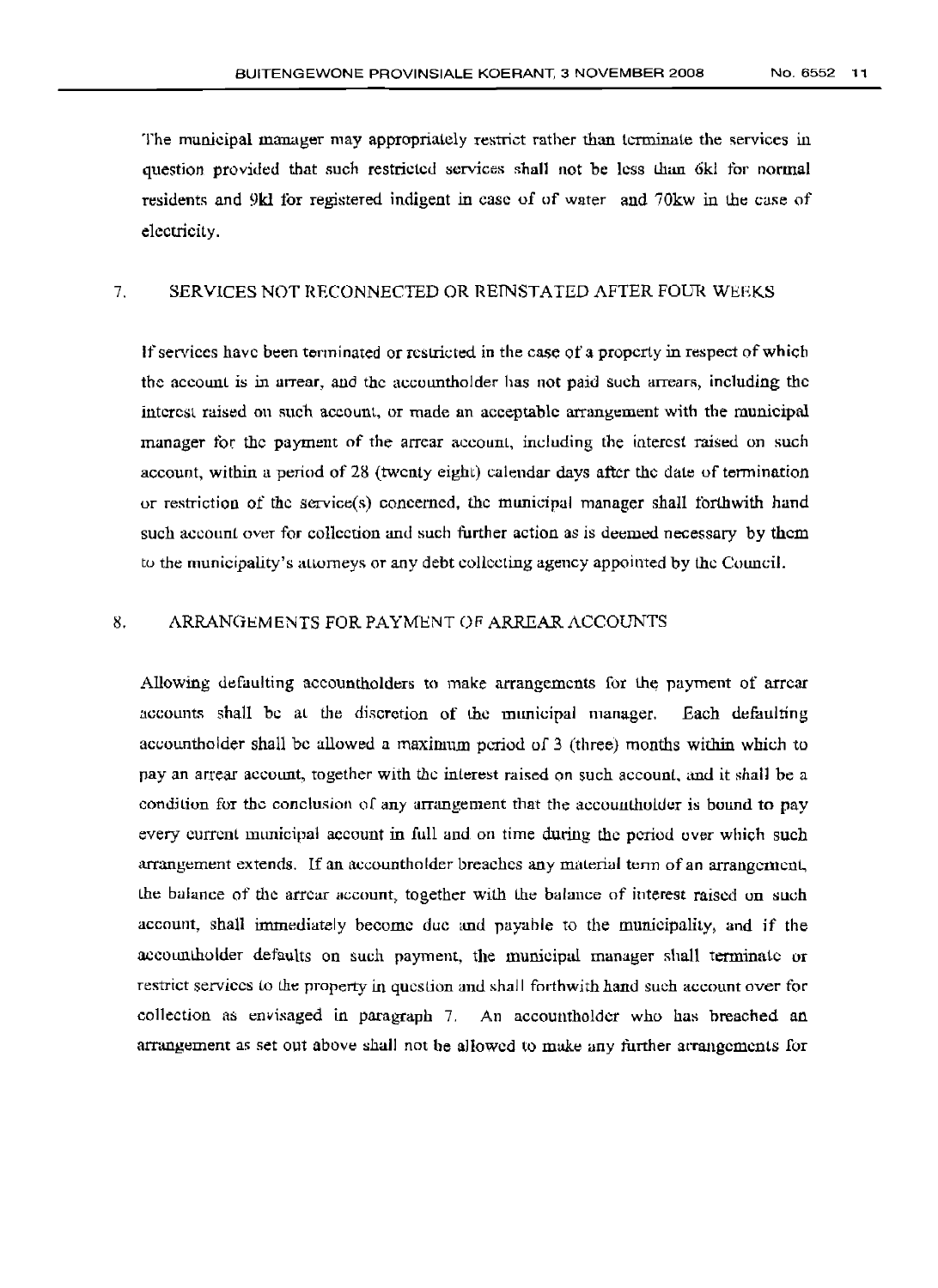the payment of arrear accounts, but shall be proceeded against, after the dispatch of the initial notice of default as envisaged in paragraph 2 and fai lure by the accountholder to pay the arrear account, together with interest raised on such arrears as required in terms of such notice, as though such accountholder had breached a material term of an arrangement.

NB: An appropriate initial down payments of the arrear amount is payable on conclusion of the arrangements is based on the following'

Net salary range earned by the consumer:

| $\Omega$ . | R1000-R2999                | 10% of the outstanding debt |
|------------|----------------------------|-----------------------------|
| $\circ$    | R 3 000-R 5 999            | 15%                         |
| $\circ$    | R 6 000- R 8 999           | 20%                         |
|            | $\circ$ R 9 000-R 12 999   | 30%                         |
|            | $\circ$ R 13 000-R 15999   | 35%                         |
|            | $\circ$ R 16 000-R 20 000  | 40%                         |
| $\circ$    | R 21 000- R 25 999         | 45%                         |
|            | $\circ$ R 26 000 and above | 50%                         |

#### 9. SERVICE CONTRACT

A service contract shall be entered into with the municipality for each property to which the municipality is expected to provide all or any of the following services:

- electricity
- water
- refuse collection
- sewerage.

Such contract shall set out the conditions on which services are provided and shall require the signatory to note the contents of the municipality's credit control and debt collection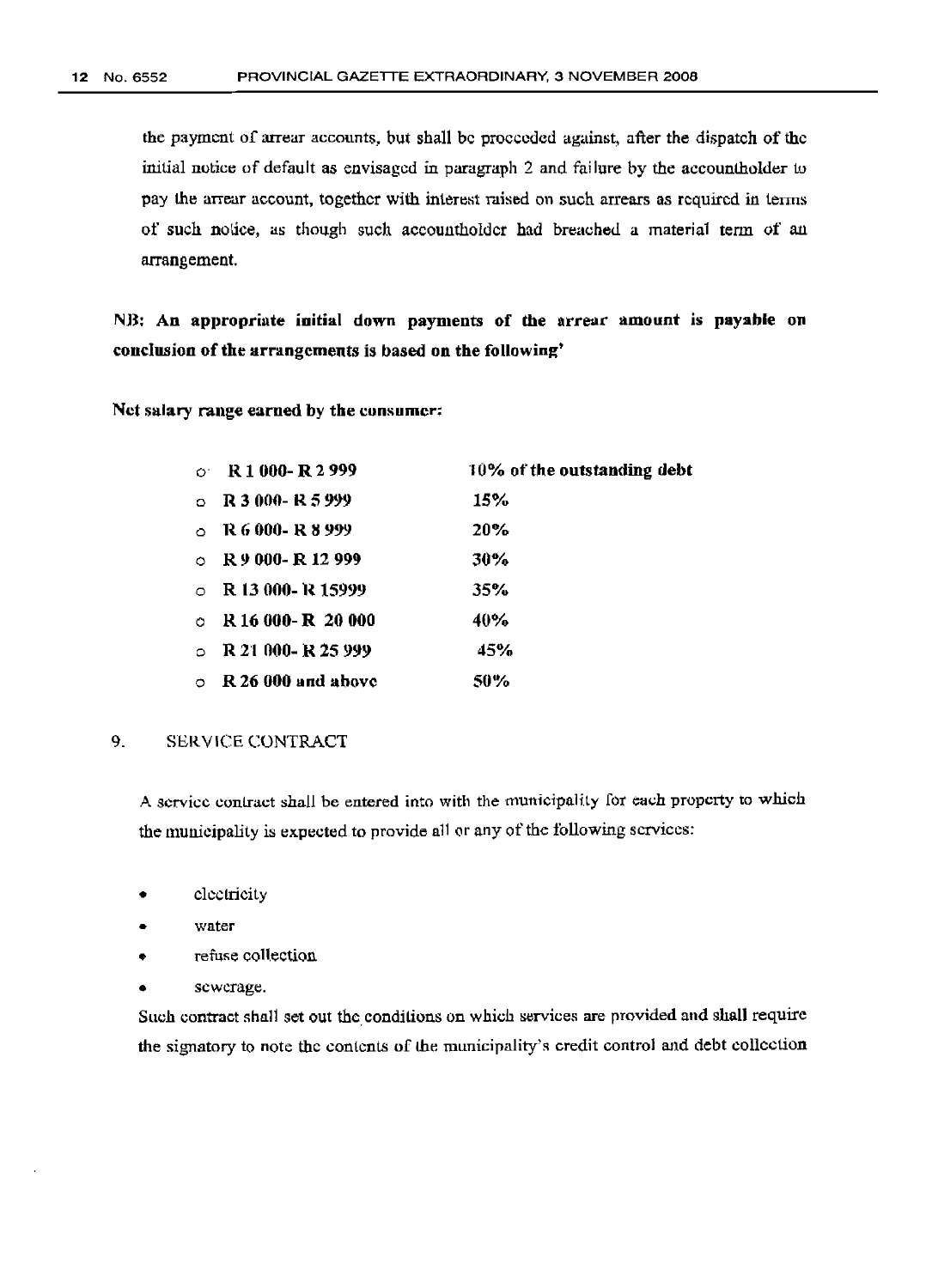policy, a cupy of which shall be provided to such signatory, as well as the provision of the Municipal Systems Act no. 32 of 2000 **in** regard to the municipality's right of access to property.

#### 10. PAYMENT OF DEPOSITS

Whenever a service contract is entered into in terms of paragraph 9, the signatory shall lodge a deposit with the municipality, such deposit to be determined as follows:

- in the case of the signatory's being the registered owner or spouse of the registered owner of the property concerned, an amount equal to one quarter of the aggregate monetary value of the relevant service( $s$ ) provided to the property over the immediately preceding  $12$  (twelve) month period, or - where no such information is available  $\cdot$  one quarter of the aggregate monetary value of the  $relevant$  scrvice $(s)$  provided to a comparable property over the immediately preceding 12 (twelve) month period;
- in the case of the signatory's not being the registered owner or spouse of the registered owner of the property concerned, an amount equal tu one third of the aggregate monetary value of the relevant service( $s$ ) as determined above.

#### 11. ALLOCATION OF PART-PAYMENTS AND APPROPRIATION OF DEPOSITS

If an accountholdcr pays only part of any municipal account due, the municipal manager shall allocate such payment as follows:

- firstly, to any unpaid costs incurred by the municipality in respect of notices, legal expenses and reconnections or reinstatements of services in respect of the account or property concerned;
- secondly, to any unpaid interest raised on the account;
- thirdly, to any unpaid property rates;
- fourthly, to any unpaid sewerage charges;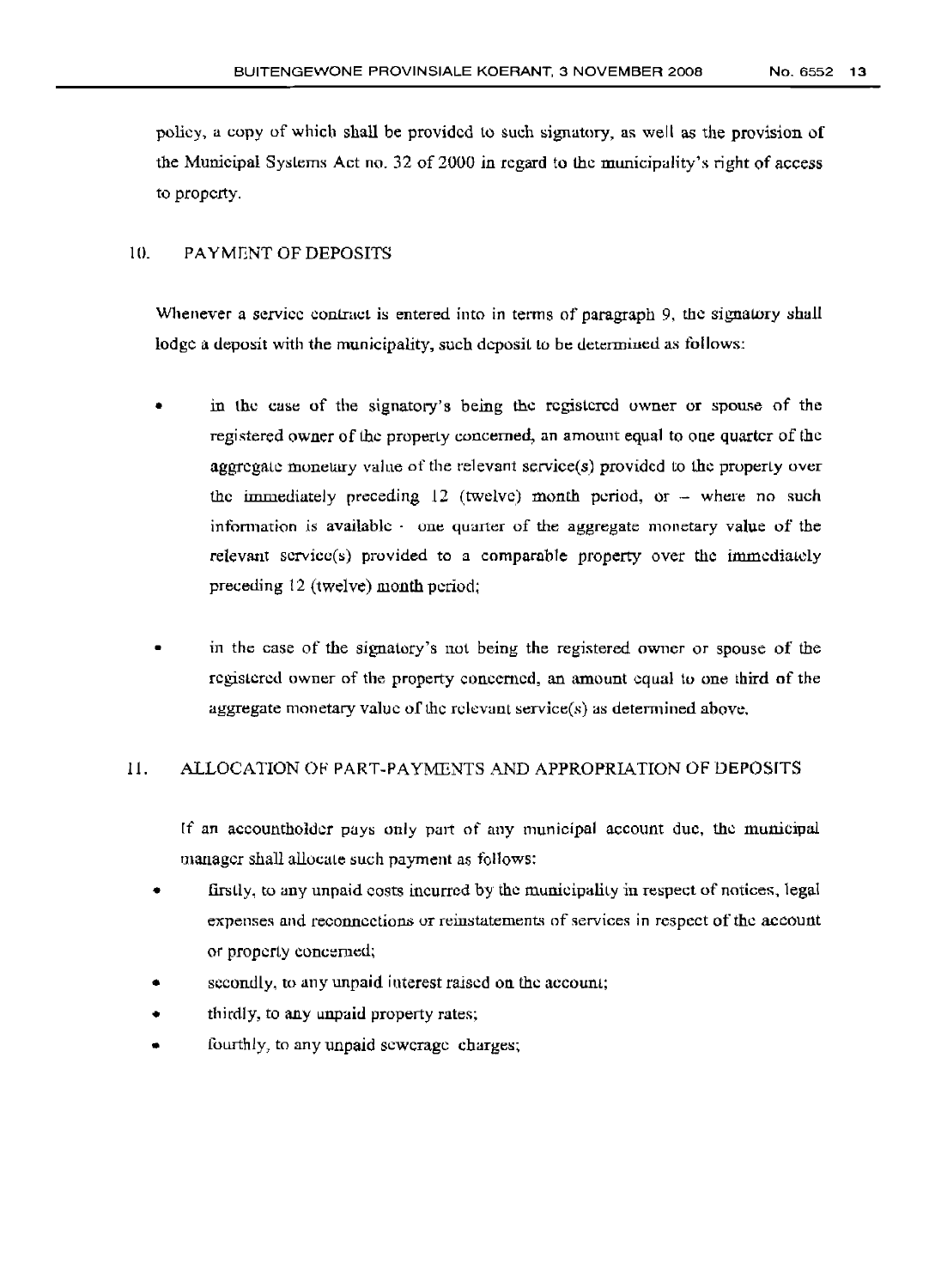- fifthly, to any unpaid refuse collection charges;
- sixthly, to any unpaid water charges; and
- lastly, to any unpaid both prepaid and metered electricity rates.

This sequence of allocation shall be followed notwithstanding any instructions to the contrary given by the accountholdcr.

In the event of an accountholder's defaulting on the payment of an arrear account, as contemplated in paragraphs 5, 7 and 8, the municipal manager shall forthwith appropriate as much of such deposit as is necessary to defray any costs incurred by the municipality and the arrear amount owing to the municipality in the same sequence that is applicable to the allocation of part payments, as contemplated above.

#### 12. QUERIES BY ACCOUNTHOLDERS

In the event of an accountholder reasonably querying any item or items on the monthly municipal account, no action shall be taken against the accountholder as contemplated in paragraph 2 provided the accountholder has paid by due date an amount equal to the monthly average monetary value of the three most recent unqueried accounts, and provided further such query is made in writing by the accountholder or is recorded in writing by the municipal manager on behalf of the accountholder on or before the due date [or the payment of the relevant account. Any query raised by an accountholder in the circumstances contemplated in paragraph 13 below shall not constitute a reasonahle query for the purposes of the present paragraph.

#### 13. INABILITY TO READ METERS

If the municipality is unable to read any meter on any property because the meter has been rendered inaccessible through any act or omission of the accountholder or owner of the property concerned, the municipal manager shall estimate the consumption of the service concerned by determining the monthly average of the metered consumption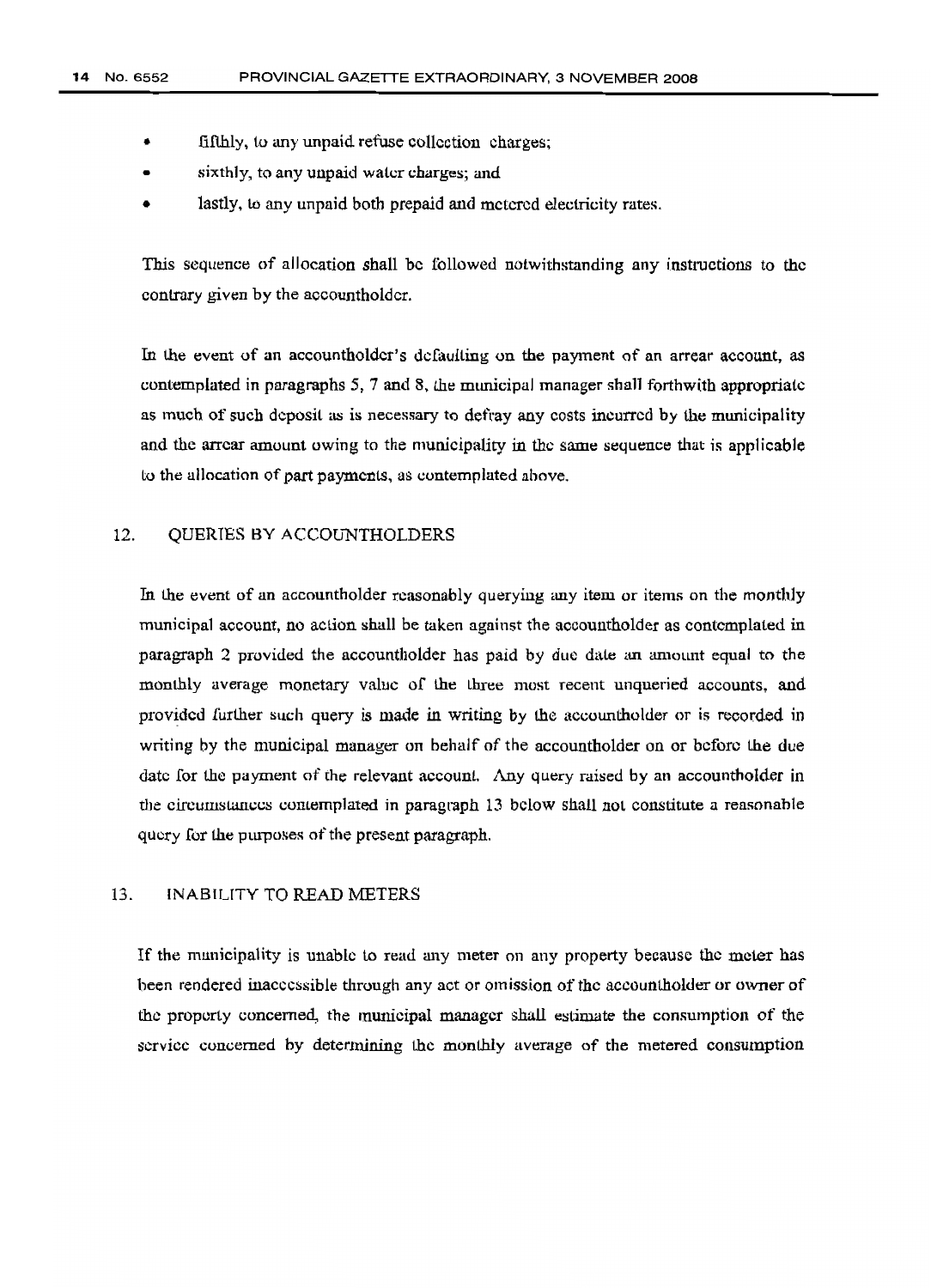recorded on the three most recent accounts in respect of which meter readings were obtained, and thereafter bill the accountholder for the monetary value of such estimated consumption plus a provisional surcharge of 10% of such value for the Iirst month in which the metered reading could not be obtained, escalating to 20% in the second month, 30% in the third month, and so on by 10 percentage points for each subsequent month, until the meter is again rendered accessible. The accountholder shall be liable for the initial payment of such surcharge $(s)$  as though the surcharge were part of the service charge concerned, but the municipal manager shall reverse such surcharge(s) against the first account for which a meter reading is again obtained.

#### 14. DISHONOURED CHEQUES

If an accountholder tenders a cheque which is subsequently dishonoured by the accountholder's bankers, the municipal manager shall  $-$  in addition to taking the steps contemplated in this policy against defaulting accountholders - charge such accountholder the penalty charge for dishonoured cheques, as determined by the Council from time to time, and such charge shall rank equally with the costs and expenses incurred by the municipality for purposes of determining the sequence of allocations and appropriations contemplated in paragraph 11.

# 15. ISSUES OF MUNICiPAL CLEARANCD CERTIFICATES

When an owner of a property wants to sell such property a municipal clearance certificate is obtained from Council by the conveyancing attorney

Section  $118(1)$  of the Municipal Systems Act ,No. 32 of 2000 determines that registrar of deeds or other registration officer of immovable property may not register the transfer of property except on production to that registration officer of a prescribed certificate issued by the municipality in which that property is situated ; and which certifies that all amounts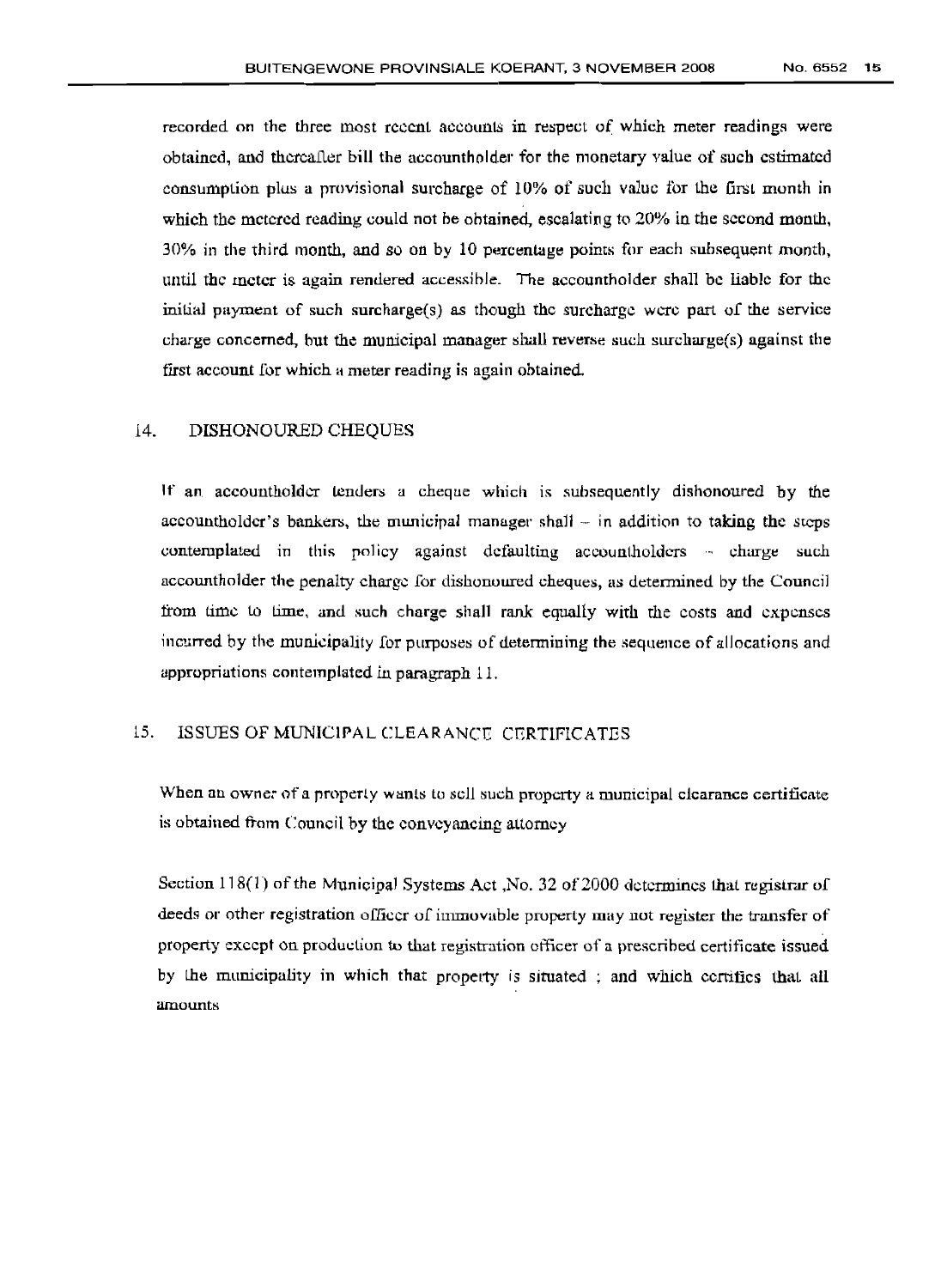Due in connection with that property for municipal services fees, surcharge on tees, property rates and other municipal taxes, levies and duties during the two years preceding the dale of application for the have been fully paid.

Property rates, refuse collection and sewerage must be paid year advance from date of issuing tax clearance certificate.

All clearance certificates must be signed by Chief Financial Officer, no delegation of authority to any finance personnel.

#### 15. DELEGATION OF RESPONSIBILITIES BY MUNICIPAL MANAGER

The municipal manager, including any person acting in such capacity, shall be responsible to the Council for the implementation of this policy and its attendant by-laws but  $-$  without in so doing being divested of such responsibility  $-$  may delegate in writing all or any of the duties and responsibilities referred to in these by-laws to any other official or officials of the municipality, and may from time to time in writing amend or withdraw such delegation(s).

#### 16. EXPECTED FUTURE PAYMENT LEVELS

In terms of the budgets approved by the Council, and in accordance with commonly accepted best practice, this municipality will have to strive to its utmost 10 ensure that payment levels for the present and future financial years, in respect of all amounts legitimately owing to the municipality  $-$  that is, inclusive of the balance of the monthly accounts payable by registered indigents – are maintained at an annual average of at least X%.

It is generally accepted by this Council that payment levels averaging below X% per month are untenable, and are a certain forerunner of financial disaster for this municipality. Even with payment levels of X% it means that the Council will annually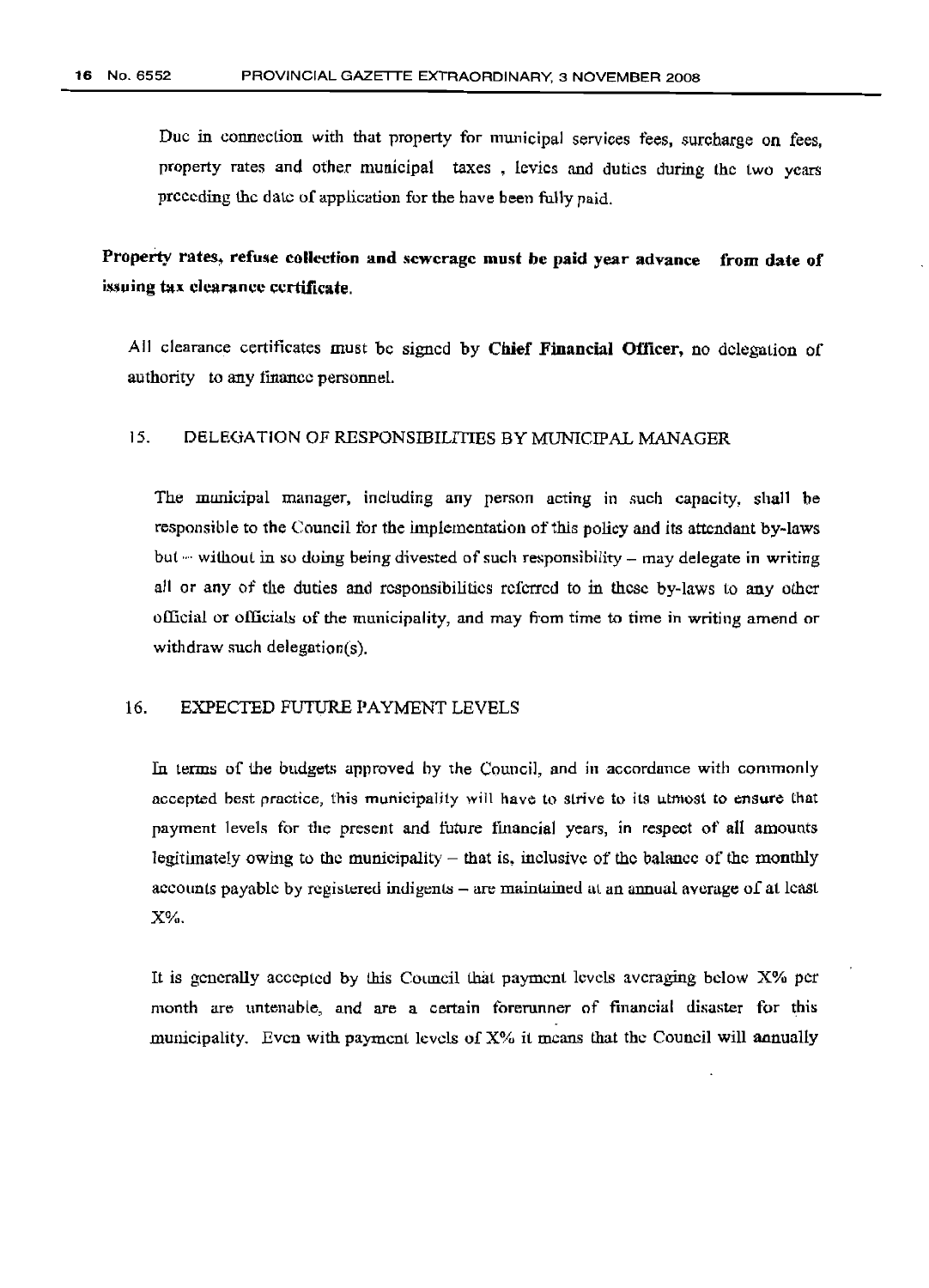have to provide on its expenses budget a contribution to bad debts of  $(100 - X)$ % of the aggregate revenues legitimately owing to this municipality  $-$  a contribution which is made at the direct cost of improved service delivery and developmental projects.

The only solution to the ongoing problem of non-payment by residents who can afford their monthly commitments to the municipality is to introduce a twofold approach: to promulgate credit control and debt collection by-laws which deal stringently with defaulters, but at the same time - through the formal political structures of the municipality, and in the administration's general dealings with the public  $-$  to make the community aware of its legal obligations towards the municipality, and to emphasize the negative consequences [or all if non-payment continues.

#### 17. BY-LAWS TO BE ADOPTED

By-laws must be adopted to give effect to the Council's credit control and debt collection policy.

These by-laws must deal severely with defaulters, and their application will require a considerable degree of commitment from the municipal manager and his administration, as well as from the municipality's political structures. For these by-laws to ensure the avoidance of financial misfortunes for the municipality, and to lead to sustained financial stability, their application will have to receive the constant attention of all the municipality's key roleplayers and decision makers. If these by-laws arc not constantly and consistently applied, from month to month and from year to year, the municipality's political and administrative credibility will be severely impaired, and it may not be able to avert financial collapse in the long run.

Although these by-laws must envisage even the termination of basic services for defaulting accountholders this will not in itself  $-$  no matter how harsh it may seem to those councillors and officials who are disposed to greater leniency - prevent the accumulation of arrears. The monthly billing for property rates, sewerage charges and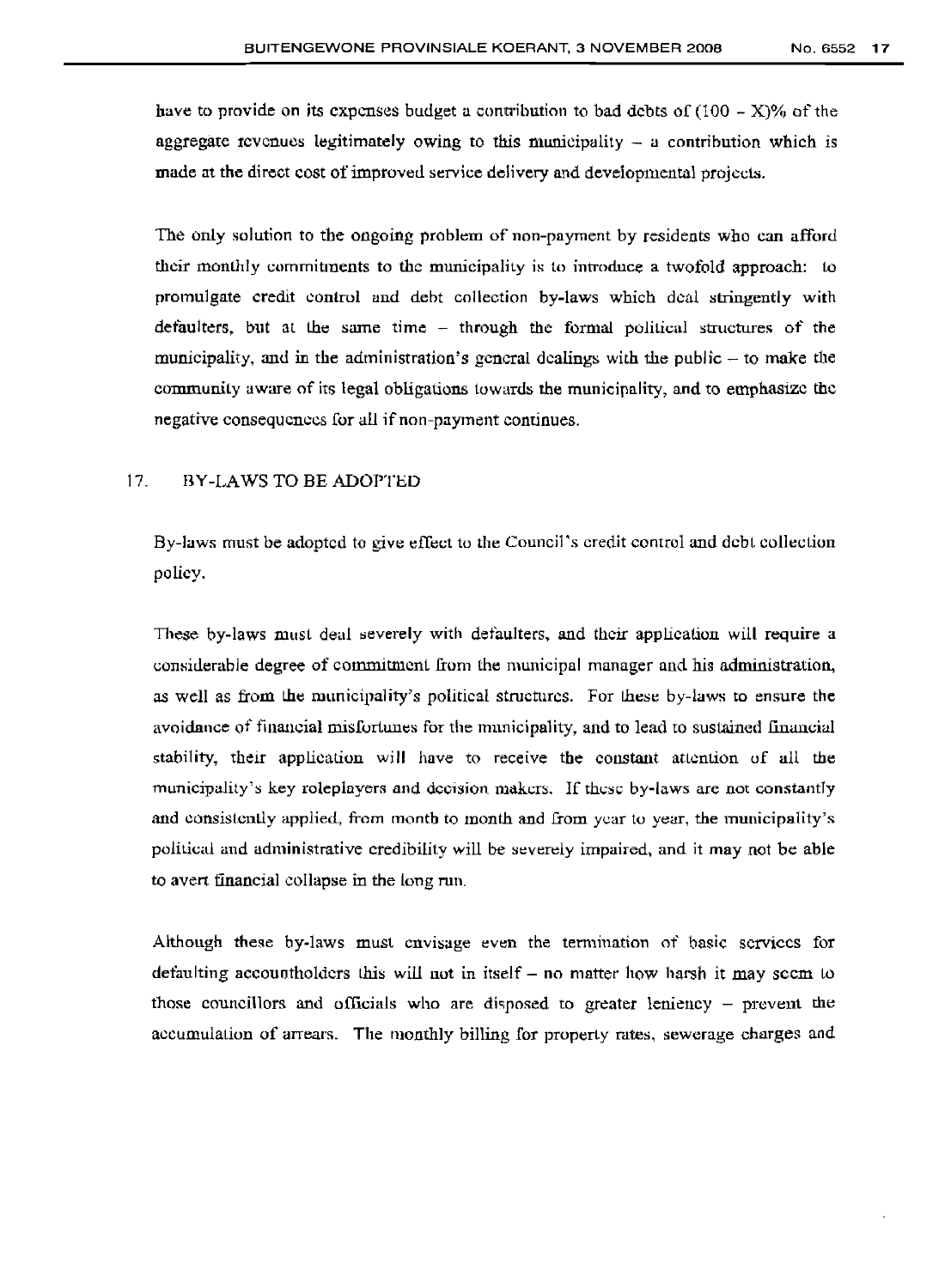refuse removal fees will continue in respect of defaulting accountholders, even though their consumption of electricity and water may have been terminated or restricted. The termination or restriction of services must therefore be seen merely as a vital first step in the credit control programme, and the commitment by the municipality to follow up such actions with the full force of the law at the municipality's disposal *is* an essential further step if the accumulation of debts is to be meaningfully curtailed.

The by-laws must also comply with the requirements of the Municipal Systems Act 2000, the Water Services Act 1997 and the Municipal Finance Management Act 2004.

#### 18. MUNICIPAL SYSTEMS ACT 2000

lt is essential for the protection of the municipality's interests that the provisions of particularly the Municipal Systems Act 2000, in so far as they provide additional debt collection mechanisms for municipalities, should be scrupulously enforced. At the same time, both the Council and the administration must note the obligations which the municipality has towards the community in respect of customer care and relations.

For ease of reference the relevant extracts from the Systems Act are therefore appended to this policy: specifically Sections 95 to 103 and Section 118.

#### 19. CONSUMER DEPOSITS

The by-laws must also deal with the determination and payment of consumer deposits, and effectively differentiate in this respect between accountholders who are both the owners and occupiers of the fixed property concerned, on the one hand, and accountholdcrs who are tenants of such properties, on the other. This differentiation is essential if the municipality wishes to protect its interests in so far as tenants are concerned, but  $-$  in any event  $-$  it is not believed that a degree of differentiation imposes an unreasonable financial burden on such tenants (effectively the deposit required from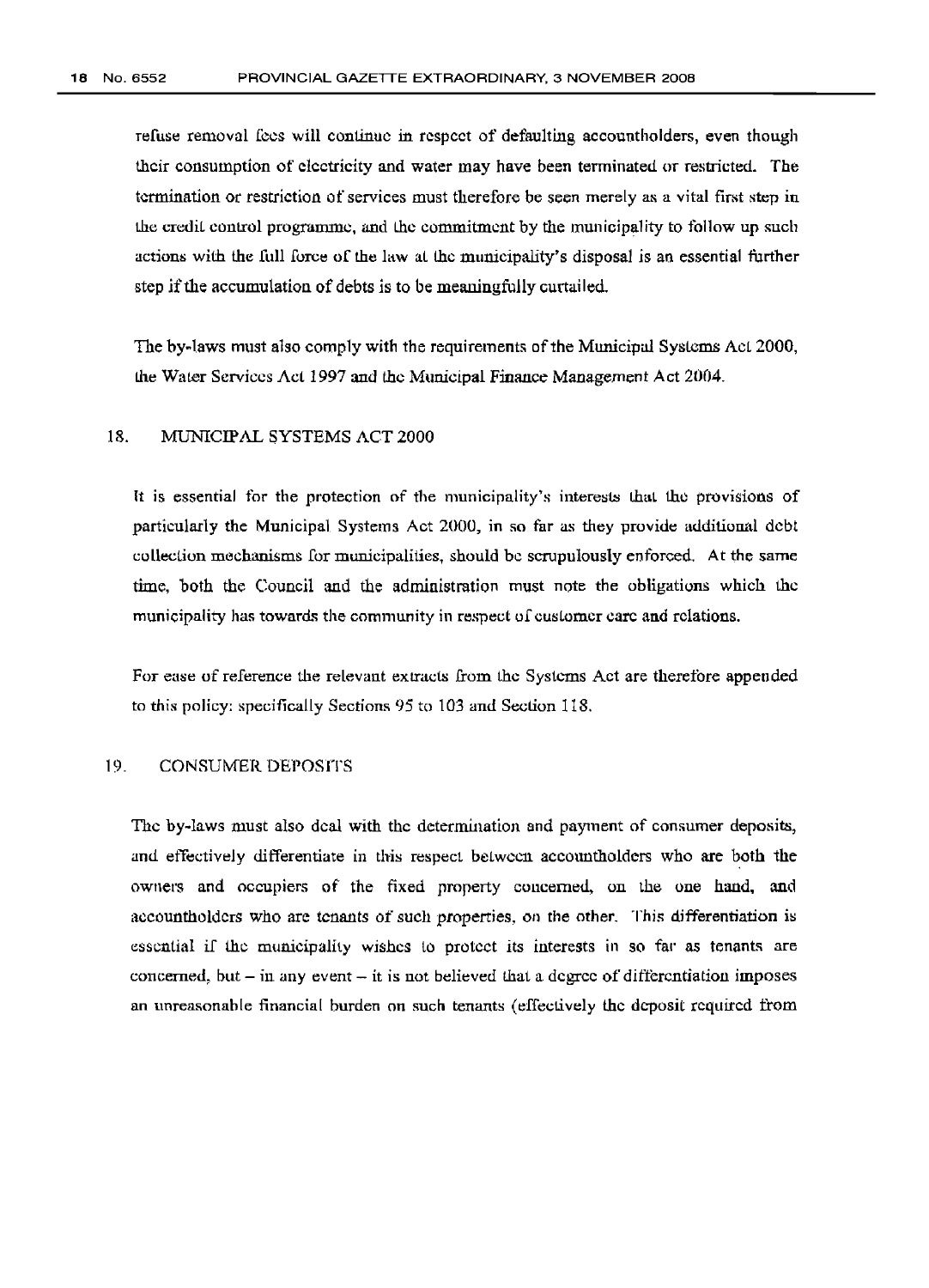owners/occupiers represents three months average consumption whereas the deposit in the case of tenants represents four months consumption).

It is not proposed that accountholders who have currently not lodged deposits should be required to do so forthwith, but only that accountholders who default at any future date should be obliged both to sign proper service contracts and to lodge the deposits required in terms of both such contract and the by-laws.

#### 20. ROLE OF MUNICIPAL MANAGER

Section 100 of the Municipal Systems Act 2000 (see the attached extracts) clearly assigns the legal responsibility for implementing the credit control and debt collection policies and by-laws to the municipal manager.

In practice, however, the municipal manager will inevitably delegate some or many ofthe responsibilities specifically assigned to this office in the by-laws, as it will be administratively impossible for the municipal manager to perform the numerous other functions of this office as well as attend to frequently recurring administrative responsibilities. However, such delegation does not absolve the municipal manager from final accountability in this regard, and the municipal manager will therefore have to ensure that a proper internal reporting structure is established and consistently implemented so that the day-to-day actions of and results from the credit control and debt collection programme are properly monitored and supervised.

It is also an integral feature of the present policy that the municipal manager should report monthly to the mayor, executive committee and Council on the actions taken in terms of the By-laws, and on the payment levels tor the month concerned. Such reports must, as soon as practicably possible, provide the required information both in aggregate and by municipal ward.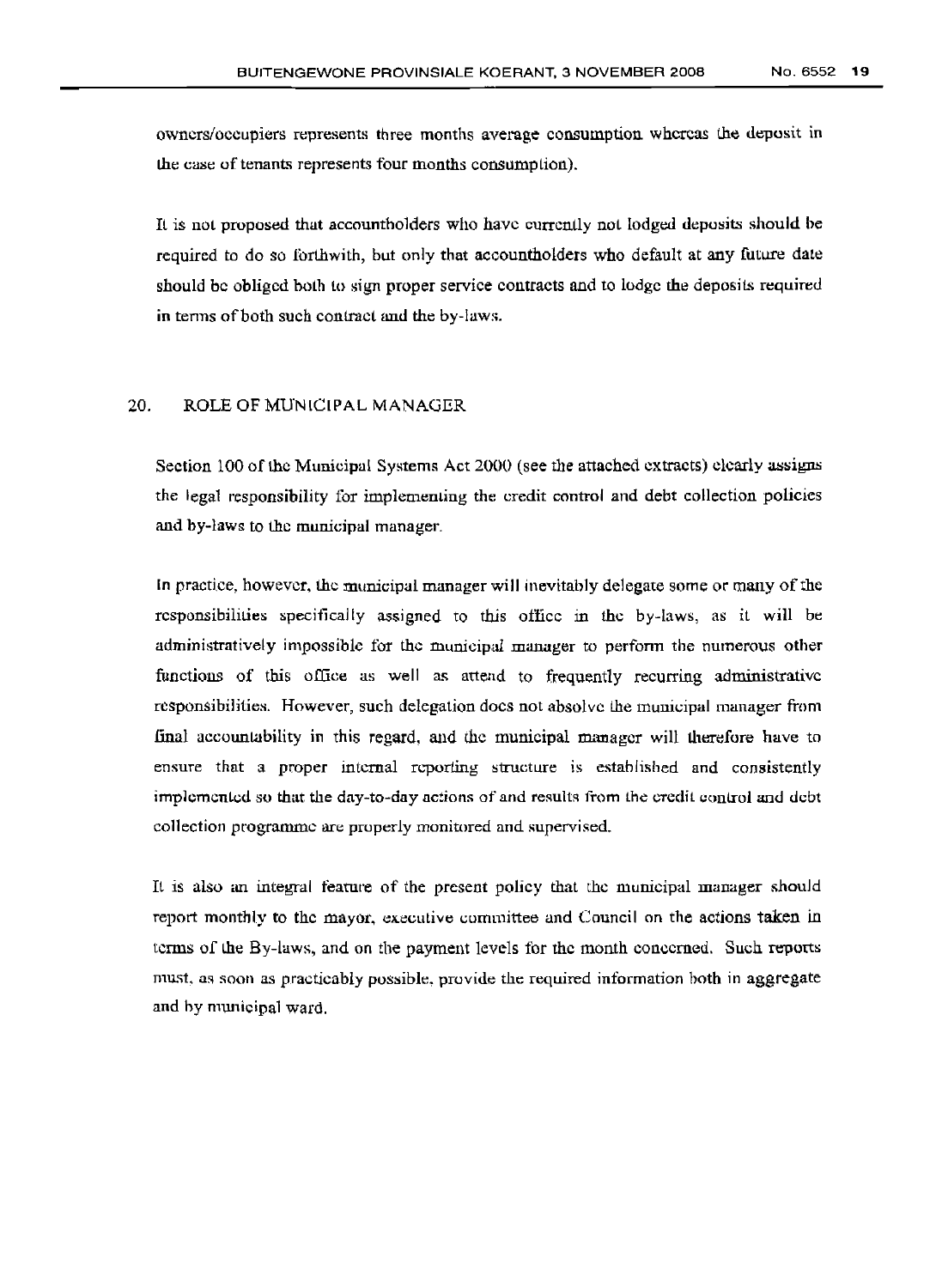In addition, such monthly report must indicate any administrative shortcomings, the measures taken or recommended to address such shortcomings, and any actions by councillors which could reasonably be interpreted as constituting interference in the application of the by-laws.

Notwithstanding all the foregoing references to the accountability of the municipal manager in regard to these by-laws, it is incumbent on all the officials of the municipality, certainly all those who are at management level; as well as more junior officials who are directly or indirectly involved with the community and the municipality's general customer relations, to promote and support both this credit control and debt collection policy and the application of the attendant by-laws. The responsibilities of all officials will include reporting to the municipal manager any evident breaches of these by-laws, whether by members of the community, other officials or councillors of the municipality.

#### 21. ROLE OF COUNCILLORS

Section 99 uf the Systems Act 2000 places the important legal responsibility on the mayor and executive committee of monitoring and supervising the application of the present policy and the attendant by-laws, and of reporting to the Council un the extent and success of credit control actions.

The present. policy further recommends that the municipality's ward committees be actively involved in implementing the credit control and debt collection programme, and should therefore receive monthly reports on thc status of the municipal manager's credit control actions. The ward committees should also actively promote the present policy, and ensure at the same time that the municipality's customer relations are of a standard acceptable to the community.

In order to maintain the credibility of the municipality in the implementation of the present policy and the attendant by-laws, it is essential that councillors should lead by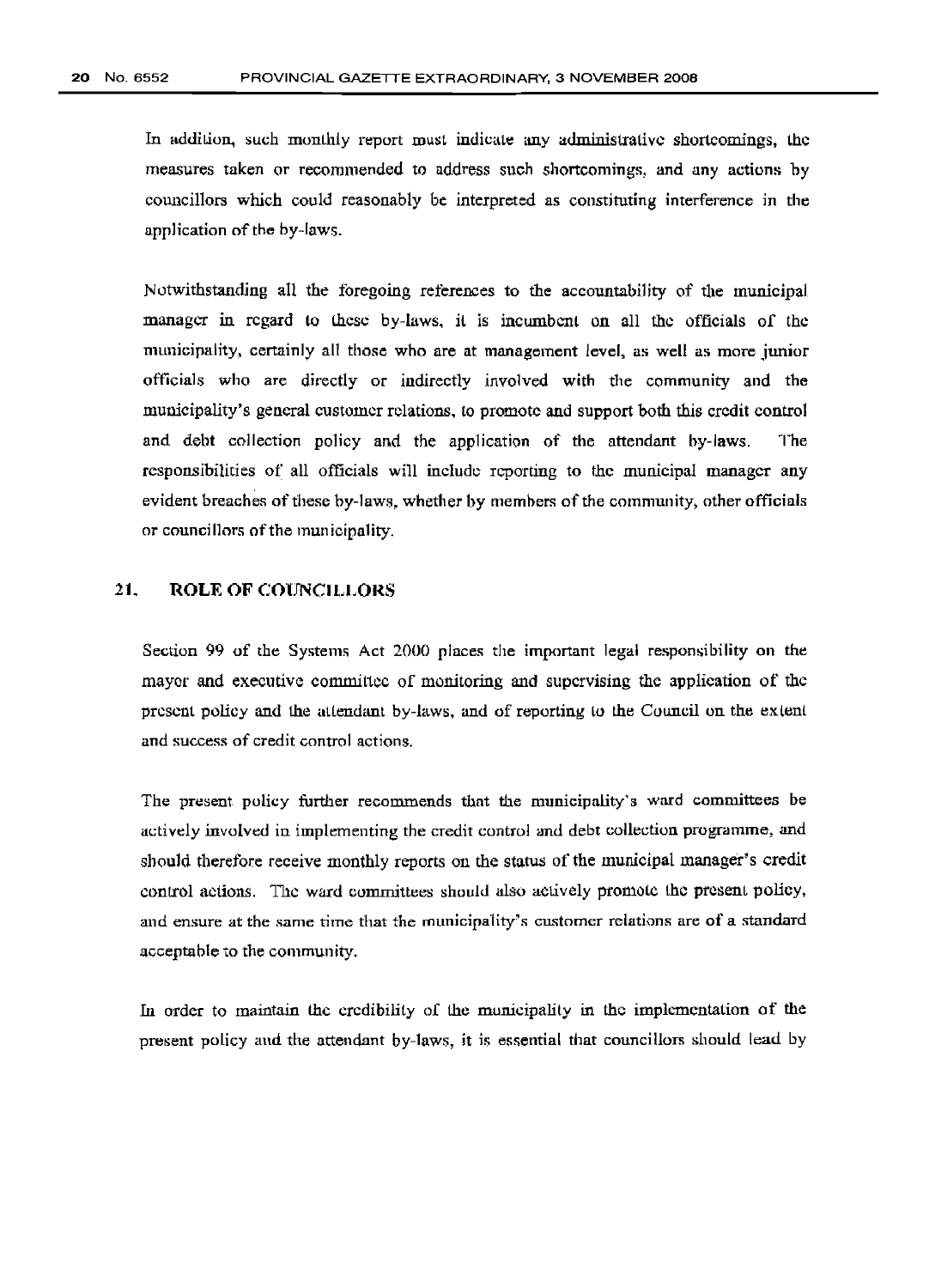example. Councillors must therefore pledge, not only their unqualified support for this policy, but their commitment to ensuring that their own accounts will at no stage tall into arrears.

### 22. INDIGENCY MANAGEMENT

In regard to the payments expected from registered indigents, and the credit control and debt collection actions contemplated in respect of such residents, this policy must be read in conjunction with the municipality's approved policy on indigcncy management.

#### 23. UNCOLLECTABLE ARREARS

The effective implementation of the present policy also implies a realistic review of the municipality's debtors book at the conclusion of each financial year. The municipal manager must as soon as possible after 30 June each year present to the Council a report indicating the amount of the arrears which it is believed is uncollectable, together with the reasons for this conclusion.

The Council shall then approve the write off of such arrears.

# 24. UNALLOCATED CONSUMPTION

When electricity and water consumption is recorded on a property during a period for which there is no registered customer against whom an account can be raised.

Every effort must be made to determine the details of the relevant customer and to make the necessary arrangements to raise an appropriate account.

Where such attempts prove to be fruitless, the relevant charges must be raised against the registered owner of the property.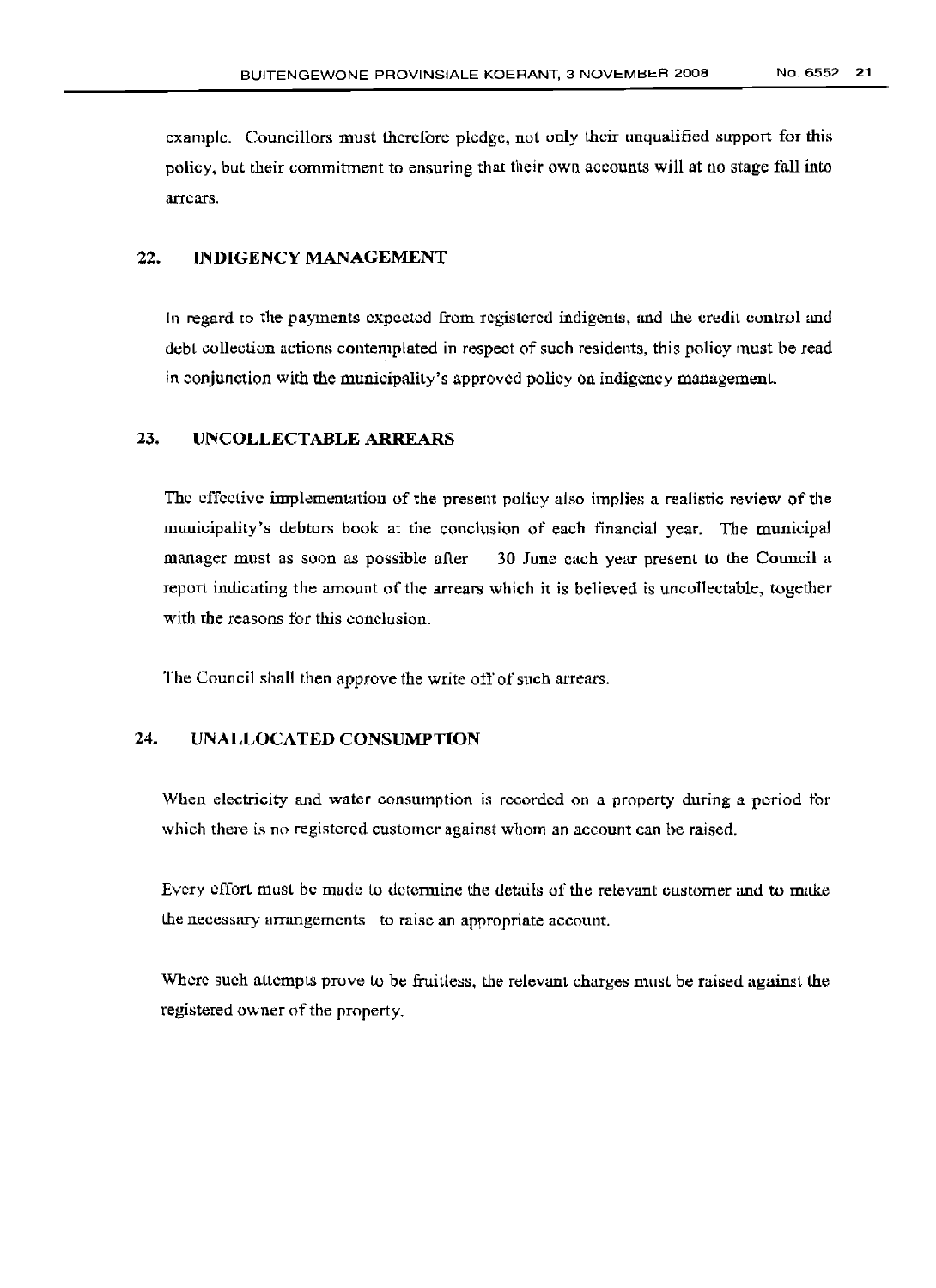When a customer terminates a consumption account and no new customer registers, a property is deemed to be vacant:

- $\hat{\mathbf{v}}$  For business premises- instructions to disconnect the electricity and water supplies to the property must be issued immediately and actioned forthwith.
- $\mathbf{\hat{P}}$  For residential premises- a courtesy letter is forwarded to the new occupier within 7 days advising of need to register as customer and indicating the registration procedures that need to be followed. Failure to respond to that letter within a 7 day period will result in the issue of supply disconnection instructions.

#### 25. TERMINATIONATION OF ACCOUNTS

When a customer gives notice of termination of a billing account, departments who are providing a service to that customer must, within a period of 21 workings days wherever practically possible, take final meter readings, process account adjustments etc. to allow a final account to he produced without unreasonable delay.

- •:. Once a final account has been calculated, duly authorized and a credit balance results, efforts must be made to refund the credit due to the customer within a 2] day period - providing the Council is satisfied that all payments made by the customer have been duly honoured.
- $\div$  Likewise, should a debit balance occur as result of the final account calculation, the account must be forwarded immediately to the Accounts Management Process.

#### 26. AGREEMENTS WITH EMPLOYERS

- a) Section 103 of the Municipality Systems Act of 2000 reads as follows:- "A municipality may:
- b) With the consent of a person liable to the municipality for the payment of rates or other taxes or fees tor municipal services, enter into an agreement with that person's employer to deduct from the salary or wages of the person.